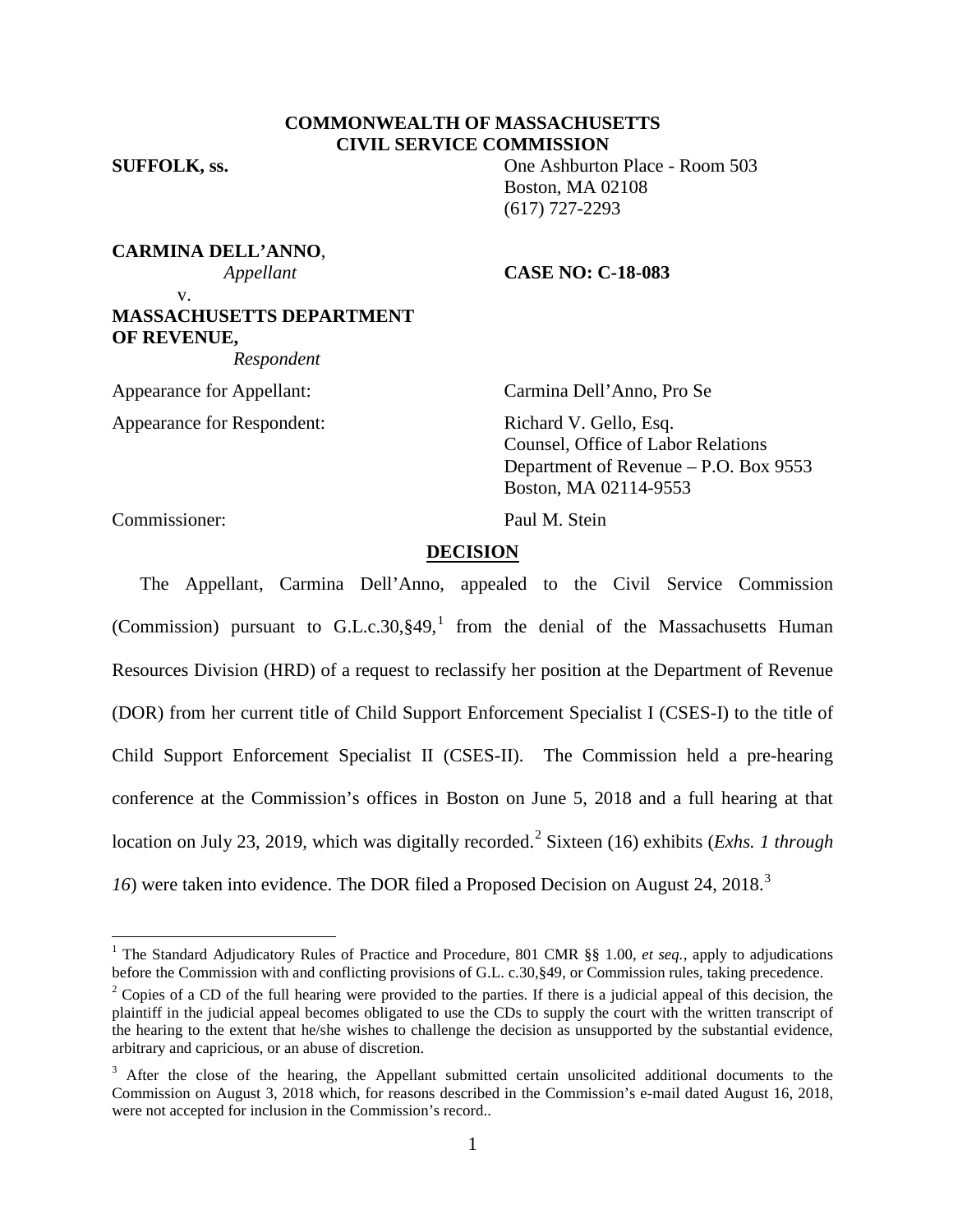### **FINDINGS OF FACT**

Based on the Exhibits entered into evidence and the testimony of the following witnesses:

### *Called by DOR:*

- Diane Obear, Deputy Director, Metro Region, DOR Child Support Enforcement Division
- Sandra Antonucci, Classification Analyst, DOR Human Resources Bureau
- Geralyn Page, Classification and Hiring Manager, DOR Human Resources Bureau

#### *Called by the Appellant:*

Carmina Dell'Anno, Appellant

and taking administrative notice of all matters filed in the case, pertinent law and reasonable inferences from the credible evidence, a preponderance of evidence establishes these facts:

1. The Appellant, Carmina Dell'Anno, has been employed since 1999 in the DOR's Metro

Region, Child Support Enforcement Division (CSE). Originally classified as an entry-level Child Support Enforcement Worker A/B (CSEW A/B) assigned to the CSE Customer Service Bureau and later in the CSE Initiate Unit, her job title was reclassified from a CSEW A/B to the equivalent entry-level position of CSES-I when the prior Child Support Enforcement Worker Series was replaced by the current Child Support Enforcement Specialist Series in April 2015. She was transferred to her current assignment in the Establishment Unit in December 2015. (*Exhs. 1, 10 through 14; Testimony of Appellant & Obear*)

2. Ms. Dell'Anno received her Bachelor of Arts from Salem State College in 1996. She is multi-lingual (Spanish, Portuguese, Cape Verdean & Italian) and is assigned to Spanish intake and translation duties for which she receives separate compensation. In 2017, she became a Notary Public. She has completed dozens of DOR in-house training courses. (*Exhs. 3, 4, 7, 14 through 16; Testimony of Appellant, Page & Obear*)

3. The basic mission of the CSE is to "support the establishment and enforcement of child support agreements and court orders, including collection of money owed to the government and to families and to enhance the well-being of children." This work includes services to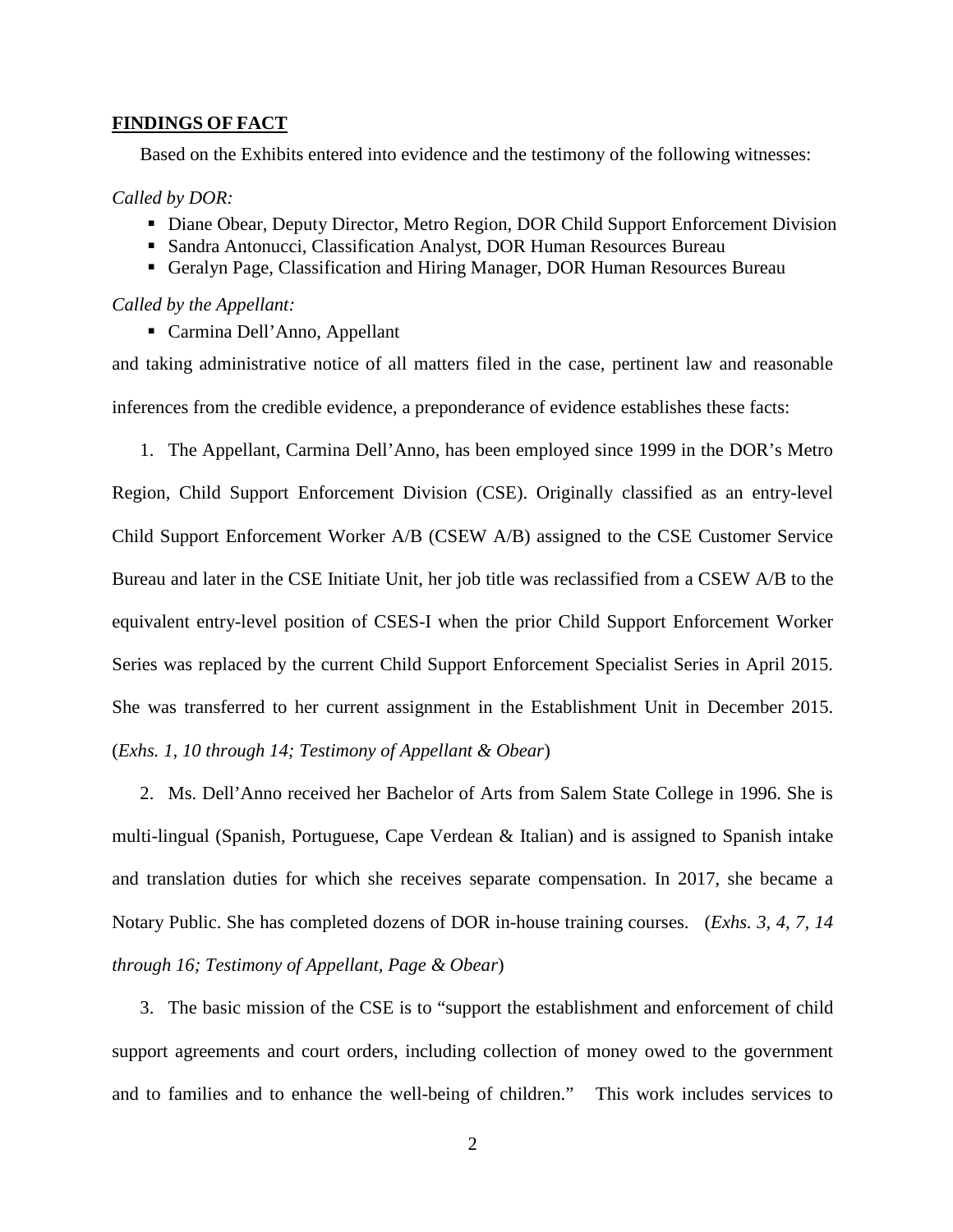parents (customers) who pay child support and parents and caretakers who receive child support to establish paternity and to procure, enforce, or modify a child support order. (*Exh.10; Administrative Notice [https://www.mass.gov/orgs/child-support-enforcement-division]*)

4. The processing of a child support case begins with a referral from a state agency (e.g., Department of Transitional Assistance (DTA) or an application submitted by a custodial parent. The "Initiate Unit" (aka "Create Unit"), performs the initial intake and enters the case into the CSE database, after which it is forwarded to the "Establishment Unit" which performs additional research to verify the information about the custodial and non-custodial parents needed to establish paternity, including flagging any "safety issues", prior to further referral to an attorney or others who are responsible for obtaining the necessary paternity tests, seeking court orders and implementing any appropriate measures to secure and enforce the safety of the parents and children involved. (*Exhs. 3, 11 through 14; Testimony of Appellant & Obear*)

5. There are two CSE Case Establishment Units, each managed by a CSES-III, who report to Ms. Diane Obear, Regional Deputy Director, and supervise from three to four CSES-Is. Ms. Dell'Anno is assigned to the unit managed by Stephen La Verde. (*Exh. 1*)

6. Ms. Dell'Anno's essential duties in the Case Establishment Unit include:

- Duty 1 Conduct initial research on data bases and confer with parents, DTA, DCF, and Division of Medical Assistance and local courts to locate and verify identity of non-custodial parents responsible for the support of the children.
- Duty  $2$  Verify and work toward establishing legal paternity by obtaining necessary documentation, updating paternity status codes, and referring cases to establish legal paternity via the courts.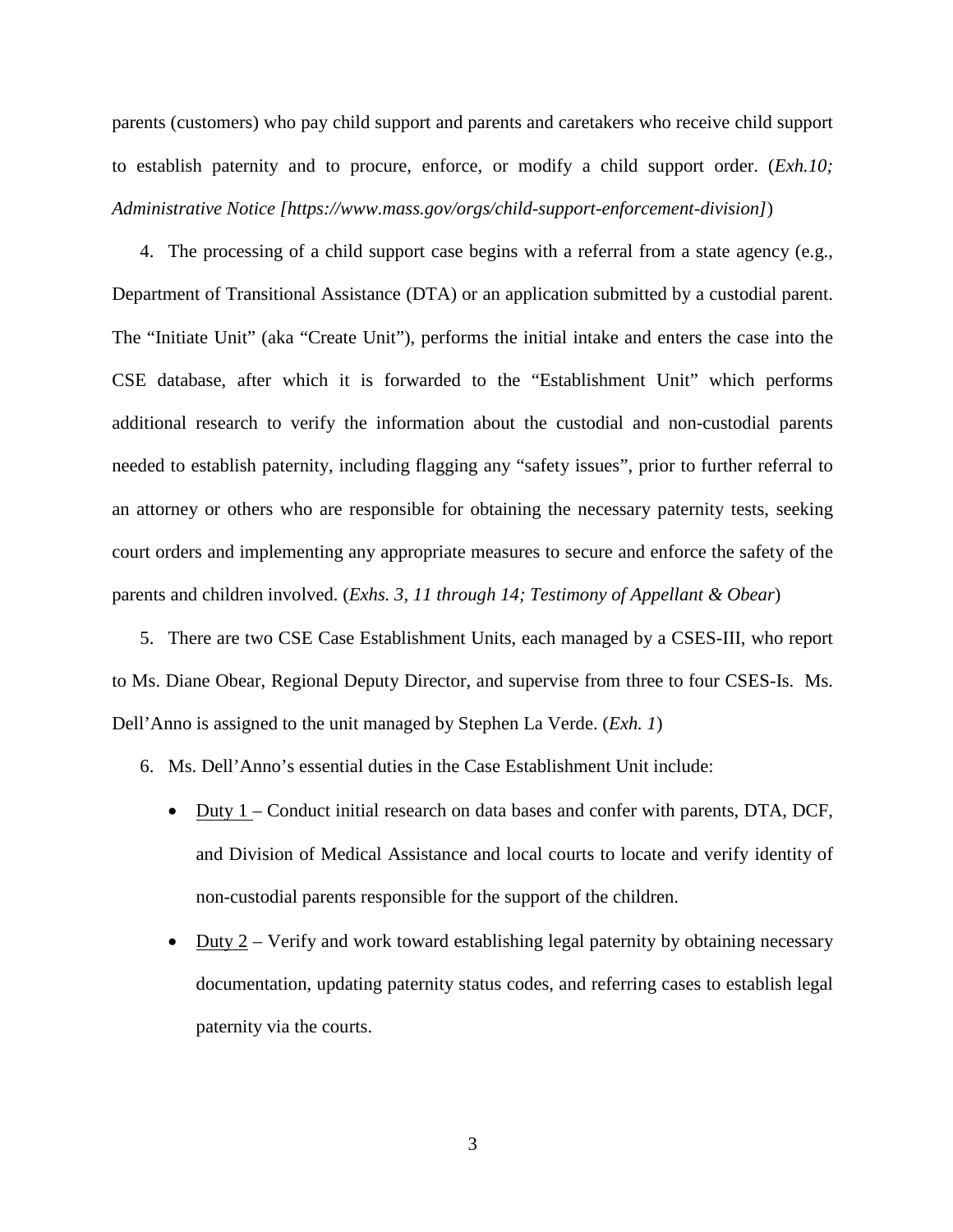- Duty  $3$  Initiate and respond to telephone and written inquiries from parents, legal representatives, employers and others. She presents a monthly one-hour workshop at the New Market DTA office.
- Duty 4 Monitor and maintain the regional "DTAN Report" which requires weekly review and updating the inventory of referrals from three DTA offices in the region.
- Duty  $5$  Support agency efforts to promote safer child support enforcement, which entails sending out packets to parents to identify whether there would be any safety concerns with pursing an enforcement case, following up to ensure the information is returned and referring the packet to another appropriate CSE unit to handle the safety issues that are flagged.
- Each of these duties are performed pursuant to "established policies and procedures", with "critical issues" brought to the immediate attention of a supervisor.

# (*Exhs. 3 & 11; Testimony of Appellant, Obear & Page*)

7. In addition to her core duties, Ms. Dell'Anno was one of approximately 20 employees involved as a volunteer in a four to six week test of a newly developed data base system called Comets HD. She helped to "debug" the system before it was formally rolled out. (*Exhs. 3 through 5; Testimony of Appellant & Obear*)

- 8. The CSES Series Classification Specification establishes three levels of work:
	- CSES-I is the "entry-level professional classification" in the series. Incumbents "seek guidance and advice from more experienced colleagues." Examples of the duties performed at the CSES-I level:
		- Communicate with customers, attorneys, employers and others to explain proposed or completed child support enforcement activities and facilitate understanding of federal and state laws, rules, regulations and agency policies;
		- Identify, define and diagnose child support enforcement issues, develop and prioritize steps for resolution and execute corrective action as necessary;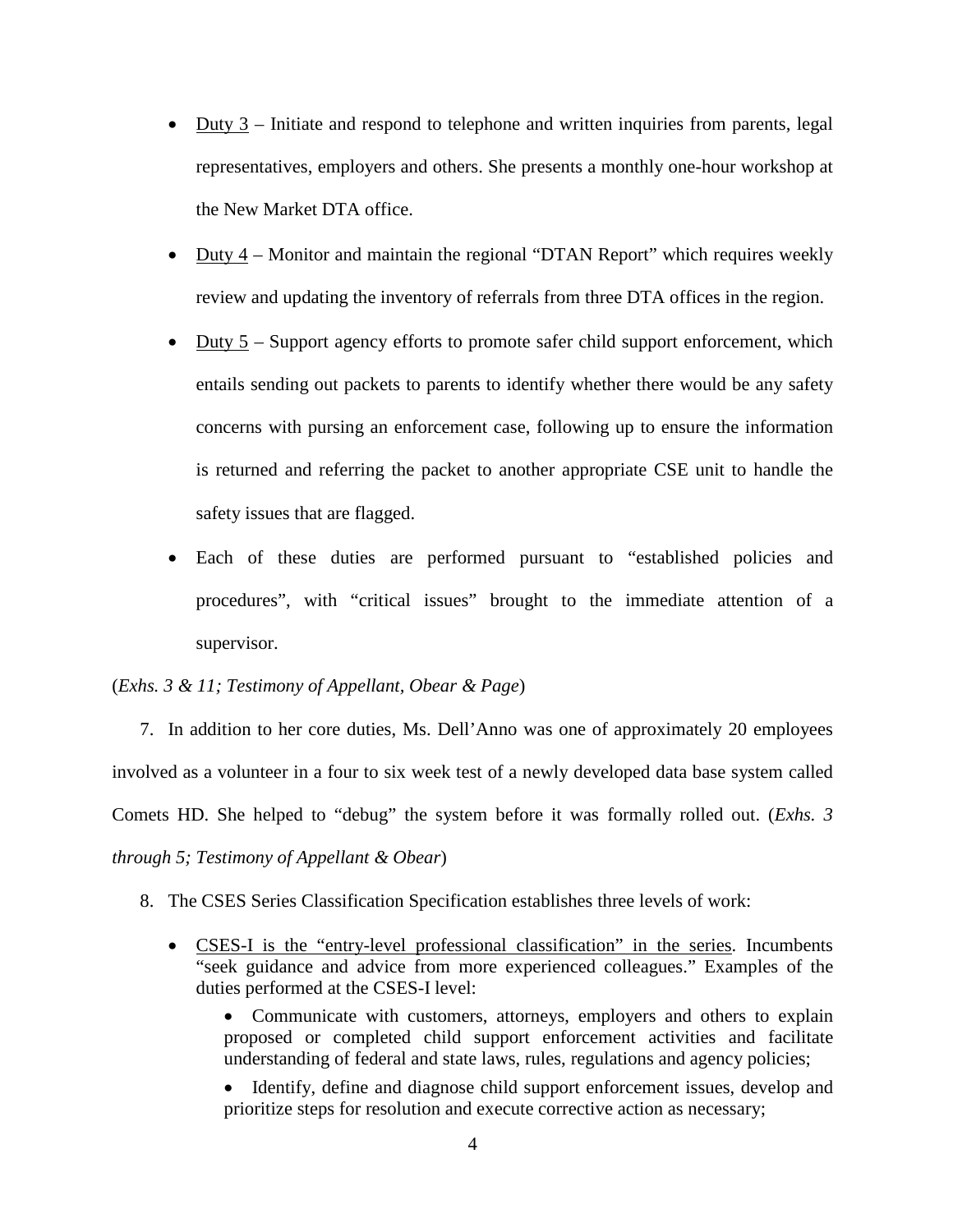• Review, collect, verify, confirm, audit and make necessary adjustments to customer data information and documentation related to case records to ensure accuracy and confidentiality of financial, customer profile and other data;

• Assist in enforcement of court orders, makes determinations to exempt cases from enforcement and evaluate options such as lottery and tax intervention, insurance settlement interception and referral for litigation to collect arrearages owed to families or the Commonwealth;

• Review applications for services and referrals from other state agencies and collect information through on-line research, contacts with parents, referring agencies, court and other records to determine eligibility, initiate and close cases and prepare active cases for establishment of paternity and child support orders;

• Collaborate with other state or international child support enforcement agencies to initiate child support enforcement actions when one or more parties are located outside the Commonwealth or when any out-of-state agency seeks assistance to establish, enforce or modify child support orders of a party residing within the Commonwealth; and

• Elevate complex issues, customer conflicts and safety issues to higher level employees.

• CSES-II is the "full competent professional classification" in the series. Incumbents "perform work of greater complexity, exercise greater independence in making decisions and handle most cases independently." While incumbents also may perform the duties of a CSES-I, they are expected to be "highly skilled in one or more areas of child support to handle more complex cases." Examples of the duties performed at the CSES-II level:

• Resolve complex or protracted customer issues and tasks to advance cases to establish paternity or modify or enforce court orders;

• Provide experienced assistance and review the work of others and encourage appropriate case management;

• Provide technical consultation on complex case processing issues, complex financial audits or complex customer inquiries requiring, among other things, data analytics and risk-based scoring methods to forecast payment behaviors;

• Conduct technical reviews through case sampling to measure compliance with state and federal standards;

• Coordinate parentage testing services by scheduling and follow-up with parties for genetic marker testing, working with test vendors and statistical recordkeeping of results;

• Assist in the preparation and presentation of court cases, including support of attorneys, court personnel, judges, preparation of court orders and testimony.

• CSES-III is the "first-level supervisory position" in the series. Incumbents "exercise" direct supervision over, assign cases to and review the performance of CSES-Is and CSES-IIs.

(*Exh. 10*)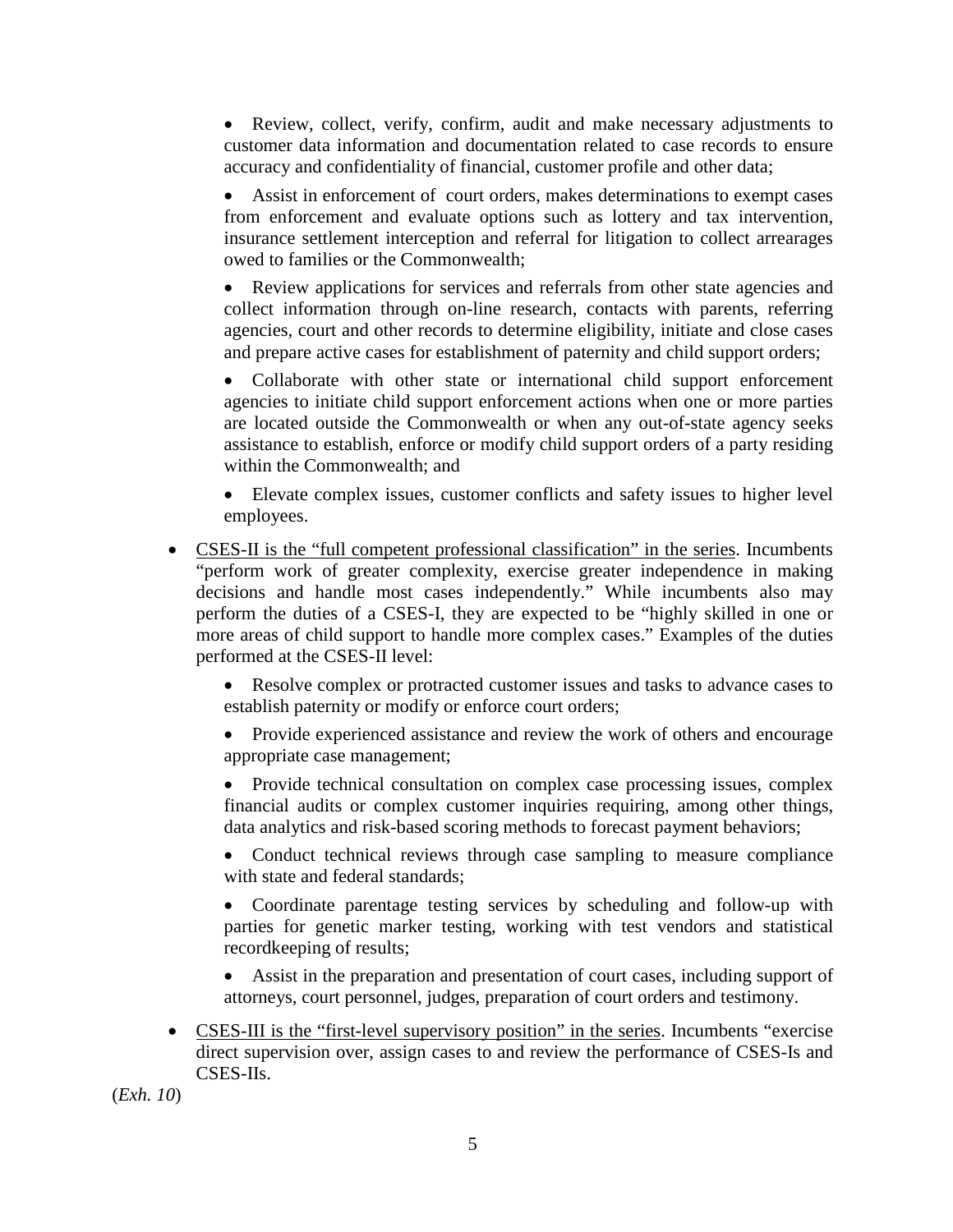9. On or about February 1, 2017, Ms. Dell'Anno filed a request with the DOR Human Resources Bureau to be reclassified from a CSES-I to CSES-II. (*Exh.2*)

10. At the time of her reclassification request, Ms. Dell'Anno's transition from her assignment in the Initiate Unit to the Establishment Unit was substantially complete. Accordingly, the Commission focuses exclusively on the assessment of her duties in the Establishment Unit to determine whether she is performing a majority of her time as a CSES-I or in the higher title of CSES-II. (*Exhs. 3, 4, 11 & 13; Testimony of Appellant*) [4](#page-5-0)

11. As part of her reclassification request, Ms. Dell'Anno estimated in her "Interview Guide" that most of her day-to-day activity in the Establishment Unit was devoted to working on "reports" (70 to 80 percent) and "domestic violence cases", i.e., work as the "Safety Liaison" responsible to send out safety packets to parents, follow-up with them, and code the files for "safety watch".(20 to 30 percent) (*Exhs. 3 & 4; Testimony of Appellant, Obear & Page*)

12. Ms. Dell'Anno acknowledged that her duties did not include data analytics, early intervention, preparation and presentation of court cases, quality assurance review of the work of other employees (other than ensuring the accuracy of data entered in the computer system) or genetic testing (other than preparing cases for referral to a genetic marker test coordinator and/or scheduling paternity testing for clients who are in jail), or preparation and presentation of court cases. (*Exhs. 3 & 4; Testimony of Appellant & Page*)

13. After reviewing Ms. Dell'Anno's request and obtaining input from her supervisors, by letter dated December 14, 2017, DOR Human Resources Bureau Director Melissa Diorio denied her request for classification. The core reason for denying the request turned on the DOR's

<span id="page-5-0"></span> <sup>4</sup> Including consideration of Ms. Dell'Anno's transitional work for the Initiate Unit would not enhance, and would probably detract from, her reclassification claim, as those duties included the processing of initial applications for services, creating the agency file and data entry, all of which fit the CSES-I job title as described below. (*See Exh.13 [EPRS, Duty 1]*)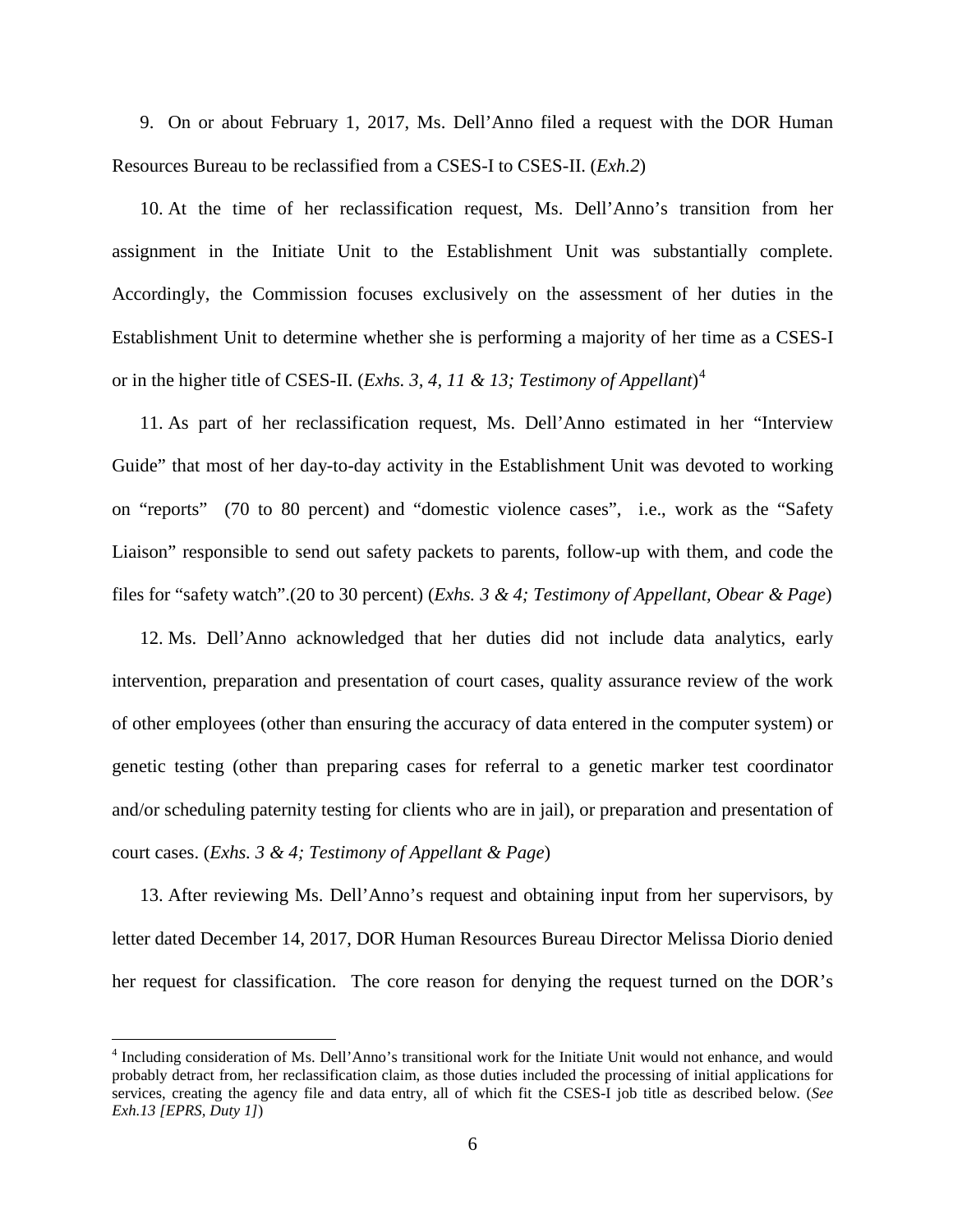conclusion that the duties performed by Ms. Dell'Anno were substantially routine, repetitive and administrative activities that relied on standard operating procedures and "check lists", rather than the "complex" case-handling decisions and problem-solving work that distinguishes the higher position of a CSES-II. (*Exhs. 6 through 8;Testimony of Obear & Page*)

14. Ms. Dell'Anno duly appealed the DOR's decision to HRD which, by letter dated February 20, 2018 denied her appeal. (*Exh. 9*)

15. This appeal to the Commission duly ensued. (*Claim of Appeal*)

# **APPLICABLE CIVIL SERVICE LAW**

G.L.c.30, §49 provides:

Any manager or employee of the commonwealth objecting to any provision of the classification affecting his office or position may appeal in writing to the personnel administrator. . . Any manager or employee or group of employees further aggrieved after appeal to the personnel administrator may appeal to the civil service commission. Said commission shall hear all appeals as if said appeals were originally entered before it. If said commission finds that the office or position of the person appealing warrants a different position reallocation . . . it shall be effective as of the date of appeal . . .

"The determining factor of a reclassification is the distribution of time that an individual spends performing the function of a job classification." Roscoe v. Department of Environmental Protection, 15 MCSR 47 (2002). In order to justify a reclassification, an employee must establish that she is performing distinguishing duties encompassed within the higher level position the majority (i.e., at least 50% or more) of the time. See, e.g., Pellegrino v. Department of State Police, 18 MCSR 261 (2005) (at least 51%); Morawski v. Department of Revenue, 14 MCSR 188 (2001) (more than 50%); Madison v. Department of Public Health, 12 MCSR 49 (1999) (at least 50%); Kennedy v. Holyoke Community College, 11 MCSR 302 (1998) (at least 50%). What must be shown is that Ms. Dell'Anno performs the "distinguishing duties" of the RN-III position at least 50% of the time and, in making this calculation, duties which fall within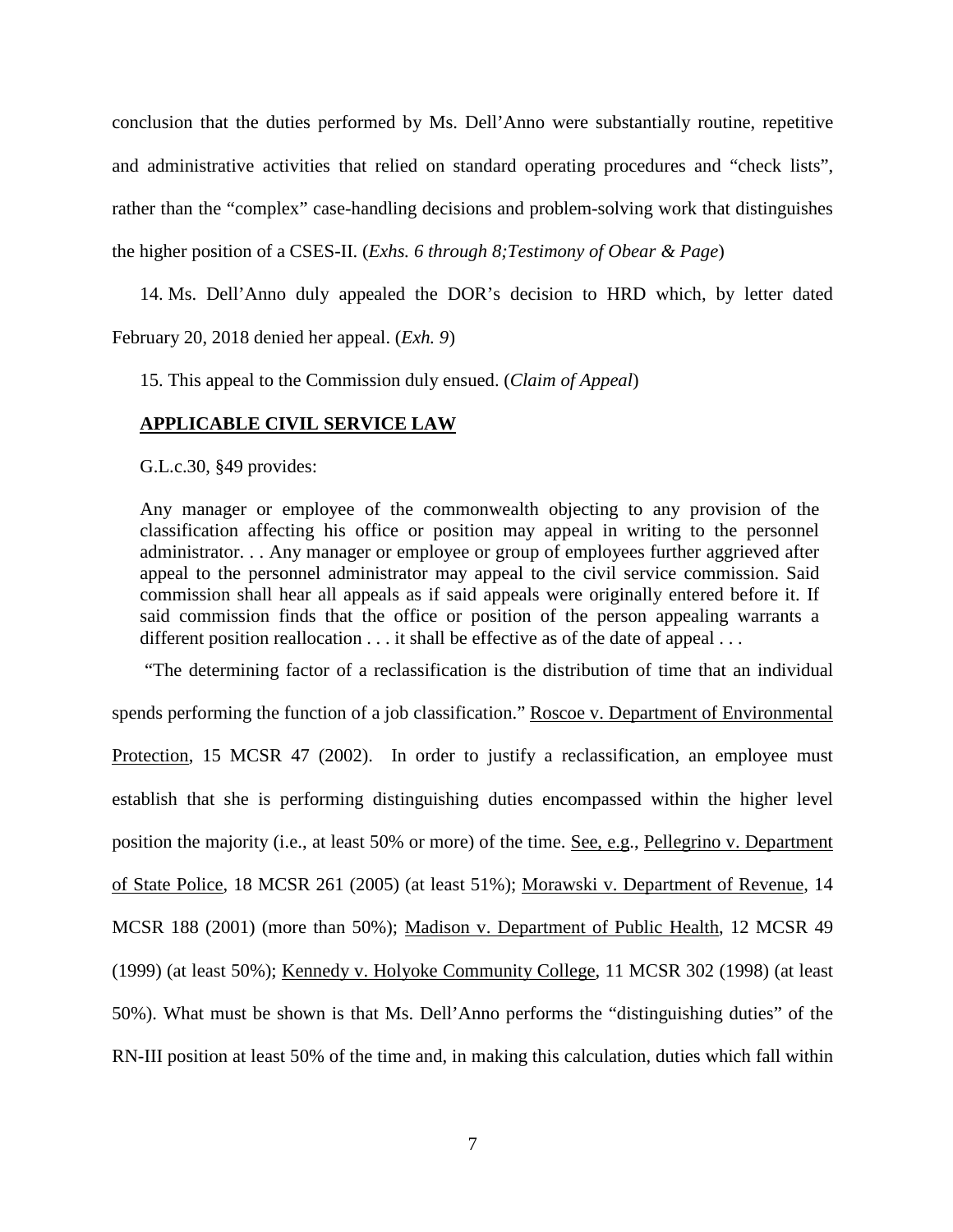both the higher and lower title do not count as "distinguishing duties." See Lannigan v Department of Developmental Services, 30 MCSR 494 (2017)

### **ANALYSIS**

Ms. Dell'Anno is well-regarded by her colleagues and supervisors in the CSE as a dedicated public servant who is a reliable and experienced CSES-I. With eighteen years of service with the CSE, there is certainly something to her point that she should no longer be considered an "entry-level" employee. However, reclassification of her position to a CSES-II by the Commission requires proof that the specified distinguishing duties at the higher title are, in fact, actually being performed as the major part of her current work (i.e. more than 50 percent of her time is spent on these distinguishing duties). Accordingly, the issue before the Commission is limited to that narrow question.

The evidence establishes that substantially all of Ms. Dell'Anno's job duties appropriately fit squarely within her current level of CSES-I. Although she is clearly "fully competent" in her duties, that is not sufficient to establish that that she performs at the CSES-II level more than 50% of the time, which is the Commission's core requirement to allow a reclassification.

First, the preponderance of the evidence established that DOR and HRD correctly determined that substantially all of the duties regularly performed by Ms. Dell'Anno are not distinguishing duties of a CSES-II. Indeed, they largely fall well within the duties expected of a CSES-I, namely, researching, tracking and recording information, processing cases for financial audit, legal proceedings and/or paternity testing (other than those incarcerated), and flagging safety issues, all for substantive, further handling by others. Moreover, even if some part of this work could be considered more complex than the work that a CSES-I typically does, the record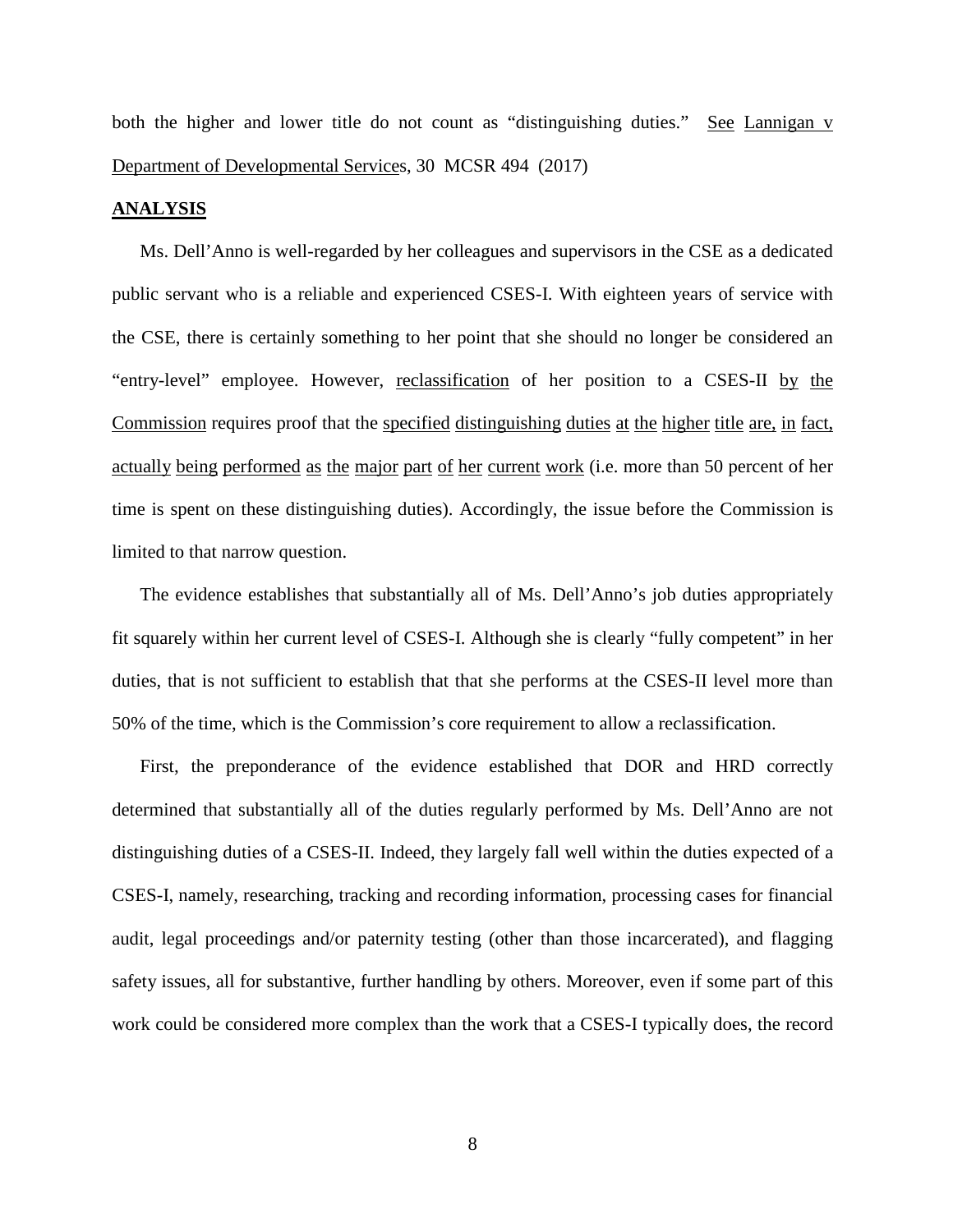simply does not show that such work comprises any quantifiable regular part of her job, let alone, show that it occupies more of her time than her core CSES-I level duties.

Second, as defined in the Classification Specification, while a CSES-II may, in part, also perform duties at the CSES-I level, the fact that there is some overlap in the two jobs does not bear on whether a reclassification is appropriate. Where duties are common to both the lower and higher titles, they are not considered "distinguishing" duties for purposes of applying the Commission's 50% test. That test looks only at the duties prescribed in the Classification Specification for the higher title, i.e., the "complex" work of a CSES-II. Examples of this more "complex" work, none of which is a part of Ms. Dell'Anno's regular duties, include: (1) technical consultation on complex case processing issues, complex financial audits or complex customer inquiries requiring, among other things, data analytics and risk-based scoring methods to forecast payment behaviors; (2) technical reviews through case sampling to measure compliance with state and federal standards; and (3) assist in the preparation and presentation of court cases, including support of attorneys, court personnel, judges, preparation of court orders and testimony.

Third, the work that Ms. Dell'Anno references as one of the staff assigned to assist with the analysis and "debugging" of the CSE's new Comets HD data system falls short of meeting the preponderance of evidence test. That work was a temporary, voluntary special assignment that lasted for only four to six weeks and has long been completed. See Hartnett v. Dep't of Revenue, 30 MCSR 498 (2017) (temporary, voluntary assignment cannot form the basis for reclassification); Carfagulian v. University of Mass. Amherst, 18 MCSR 207 (2005) (same)

Fourth, Ms. Dell'Anno contends that other employees in the CSE that have been promoted to CSES-II over the past ten years are doing substantially the same level of work as she

9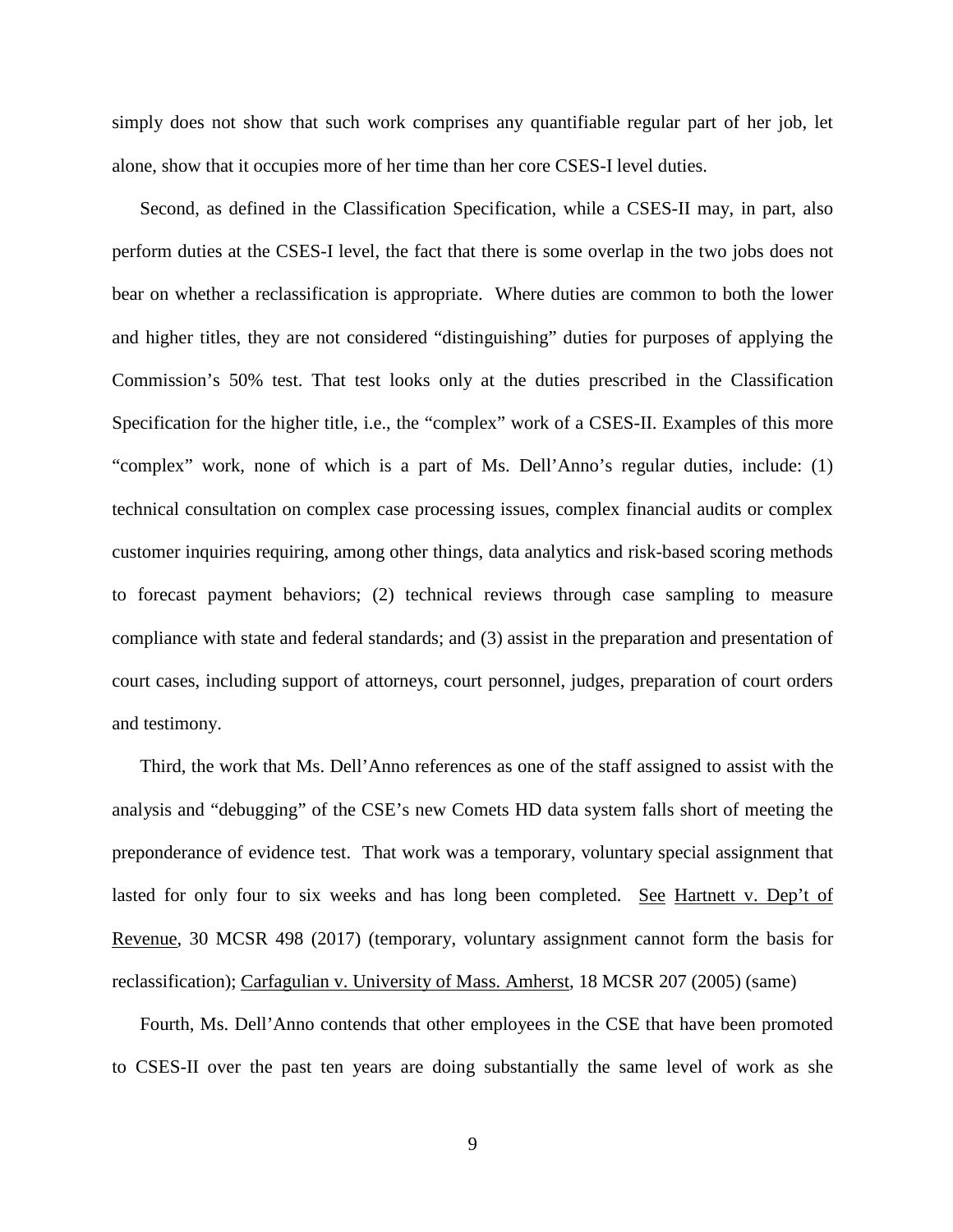performs. As the Commission has repeatedly noted, when reviewing reclassification appeals, the Commission must look "only at the duties of the Appellant" and the classification of other employees who held those positions prior to being transferred to their current job, or promoted by the Appointing Authority to the position, have no bearing on the issue before the Commission as to whether the Appellant meets the preponderance of the evidence test that the Appellant is performing a majority of the time at the higher level. See McBride v. Dep't of Industrial Accidents, 28 MCSR 242 (2015); Palmieri v. Department of Revenue, 26 MCSR 180 (2013).

Fifth, I can fully appreciate that Ms. Dell'Anno believes that she is just as "fully competent" a CSES professional as many of her peers, and has been overlooked for promotions that she deserved. The Commission, however, may not use the statutory authority granted to reclassify an employee as a substitute for an appointing authority's prerogative to make promotions in compliance with the civil service law and rules.

In sum, Ms. Dell'Anno did not meet her burden to establish that she performs the duties of a CSES-II more than half of her time. Therefore, the Commission is not authorized to recommend that her position be reclassified to a CSES-II.

Accordingly, for the reasons stated above, the appeal of the Appellant, Carmina Dell'Anno, under Docket No. C-18-083, is *denied.*

Civil Service Commission

*/s/ Paul M. Stein* Paul M. Stein Commissioner

By vote of the Civil Service Commission (Bowman, Chairman [absent]; Camuso, Ittleman, Tivnan & Stein, Commissioners) on January 16, 2020.

Either party may file a motion for reconsideration within ten days of the receipt of this Commission order or decision. Under the pertinent provisions of the Code of Mass. Regulations, 801 CMR 1.01(7)(l), the motion must identify a clerical or mechanical error in this order or decision or a significant factor the Agency or the Presiding